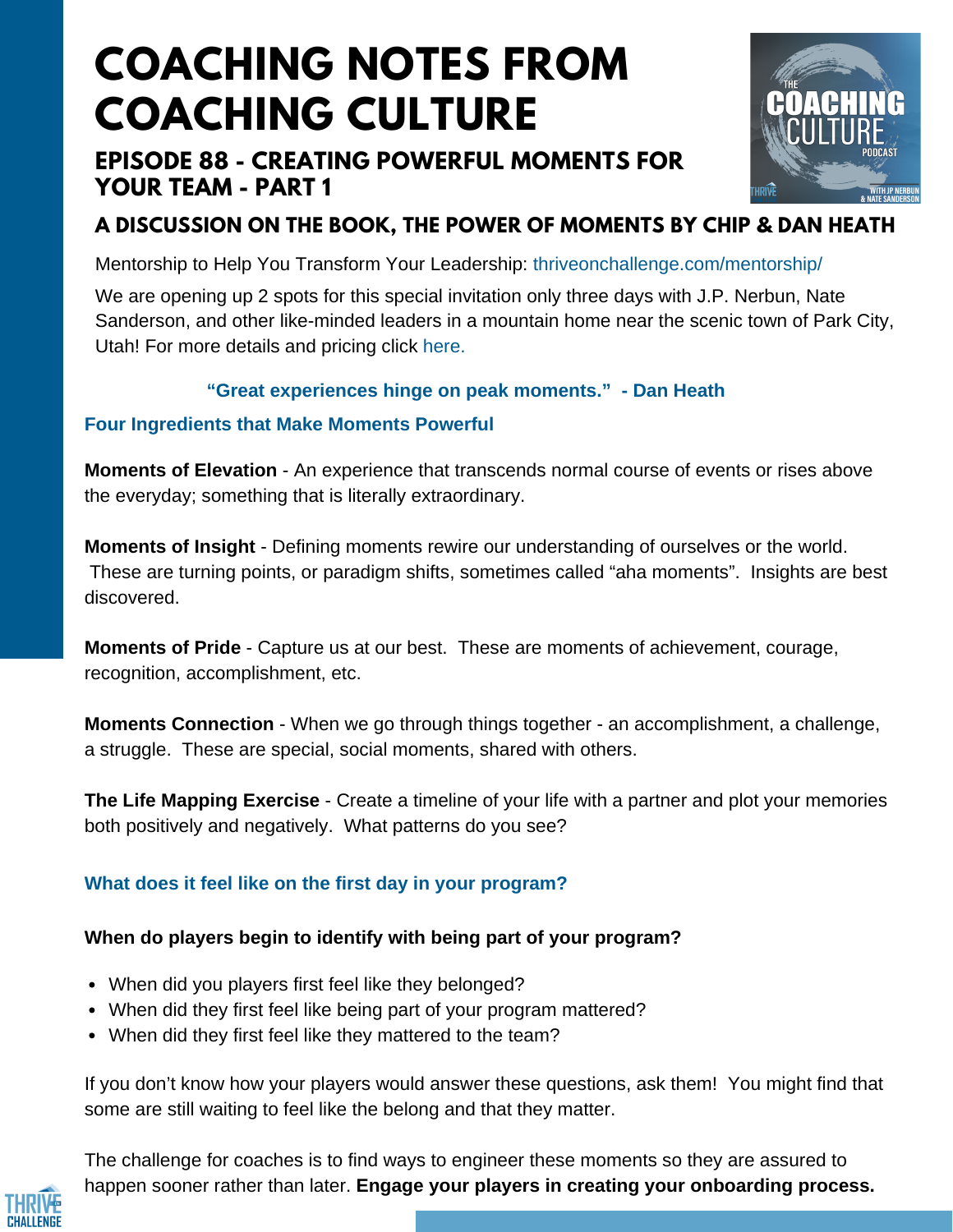# **COACHING NOTES FROM COACHING CULTURE**

## **EPISODE 88 - CREATING POWERFUL MOMENTS FOR YOUR TEAM - PART 1**



## **A DISCUSSION ON THE BOOK, THE POWER OF MOMENTS BY CHIP & DAN HEATH**

#### **Ask your players:**

- What was your first day in our program like?
- What would you want that first day experience to be like for others?
- What can you and your teammates do to help make that happen?

#### **Nate's Freshman Orientation at Summer Camp**

- Upperclassmen will be assigned in-coming "Little Sisters" (those entering 8th & 9th grade)
- Big Sisters will text them before the first day, and be there to welcome them
- Big Sisters will practice with them to help the Little Sisters learn how to do many of our drills, but also to learn about who we are (modeling our culture)
- Big Sisters will also have opportunities to share some of their stories during the week on subjects such as struggling to earn a spot, being a multi-sport athletes, the transition to high school, etc.

#### **Celebrate Beginnings on Social Media**

Coach John Carrier makes formal announcements on the team's twitter pages of new freshmen receiving their practice jerseys for the first time. The posts introduce them to the fanbase and celebrate the start of their journey as a Warrior.

Find ways to create lasting memories around your players' "Firsts" - that could be their first day at camp, their first practice, their first start, the first time the put on a varsity uniform, etc. Firsts provide excellent opportunities for elevation, connection, and pride.school, etc.

### **What does it feel like on the last day in your program?**

#### **Make The "Lasts" Special**

There are many "lasts" that can also become powerful moments in the playing career of your players. The final time they wear the uniform, the last home game (often Senior Night), the last rivalry game, the last banquet, etc. are all opportunities to create lasting memories.